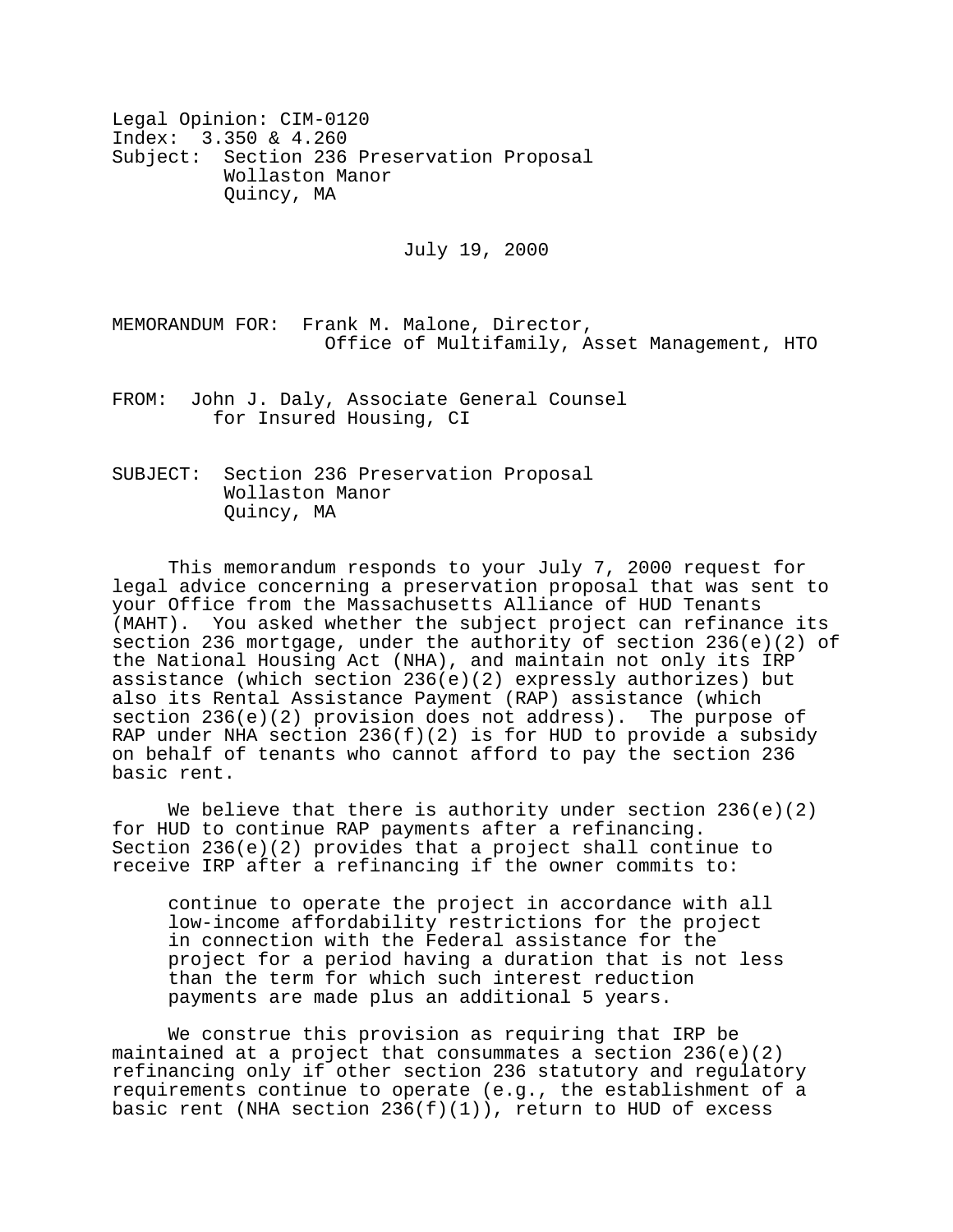income (NHA section 236(g)), etc.). See Notice H 00-8 (HUD) (Issued 5/16/00). The RAP authority in section 236(f)(2) for tenants whose income is too low to pay basic rent is a fundamental part of the section 236 program and helps make it possible for such tenants to be able to maintain occupancy in a section 236 project. After a section 236(e)(2) refinancing, basic rent requirements will continue. While section  $236(e)(2)$ is silent on the issue, we think it is reasonable to view Congress as having intended, through section 236(e)(2), to permit the continuation of RAP as long as other section 236 requirements, such as those pertaining to the establishment of basic rent and RAP (where applicable), are satisfied.

 Notwithstanding the above, we must caution that the current form of RAP contract (FHA Form No. 3105) provides for a term that would end upon a prepayment of a mortgage. See Section 4, which provides:

Term -- This Contract shall continue until the termination or maturity of the mortgage on the Project (*hereinafter called the "Mortgage"*), or 40 years from the date of the first Rental Assistance Payment made hereunder, whichever occurs first.

The HUD regulation at 24 CFR 236.725 provides:

The rental assistance contract shall be limited to the term of the mortgage or 40 years from the date of the first payment made under the contract, whichever is the lesser.

Since the RAP contract expressly provides for a termination of RAP upon a mortgage prepayment and reflects the Department's implementation of the regulation, we think the intent of the regulation is that, if a mortgage is prepaid, its term is completed so that termination of the RAP assistance is triggered. Therefore, what needs to be done for RAP to continue after a section 236(e)(2) refinancing is the following:

(1) the actual RAP contract should be modified, prior to a mortgage prepayment, to insert a provision for the continuation of the RAP subsidy, and

(2) the Assistant Secretary for Housing must issue a waiver of 24 CFR 236.725 prior to such prepayment.

If Housing's policy is to waive that regulation for all projects that carry out a section  $236(e)(2)$  refinancing, Housing should revise 24 CFR 236.725 in order to insert a provision for continuation of RAP after a prepayment resulting from a refinancing. To the extent that such a regulatory amendment cannot be consummated before transactions under section  $236(e)(2)$ require continuation of RAP, we suggest following the model used in H 99-15 (6/16/99), entitled "Emergency Initiative to Preserve